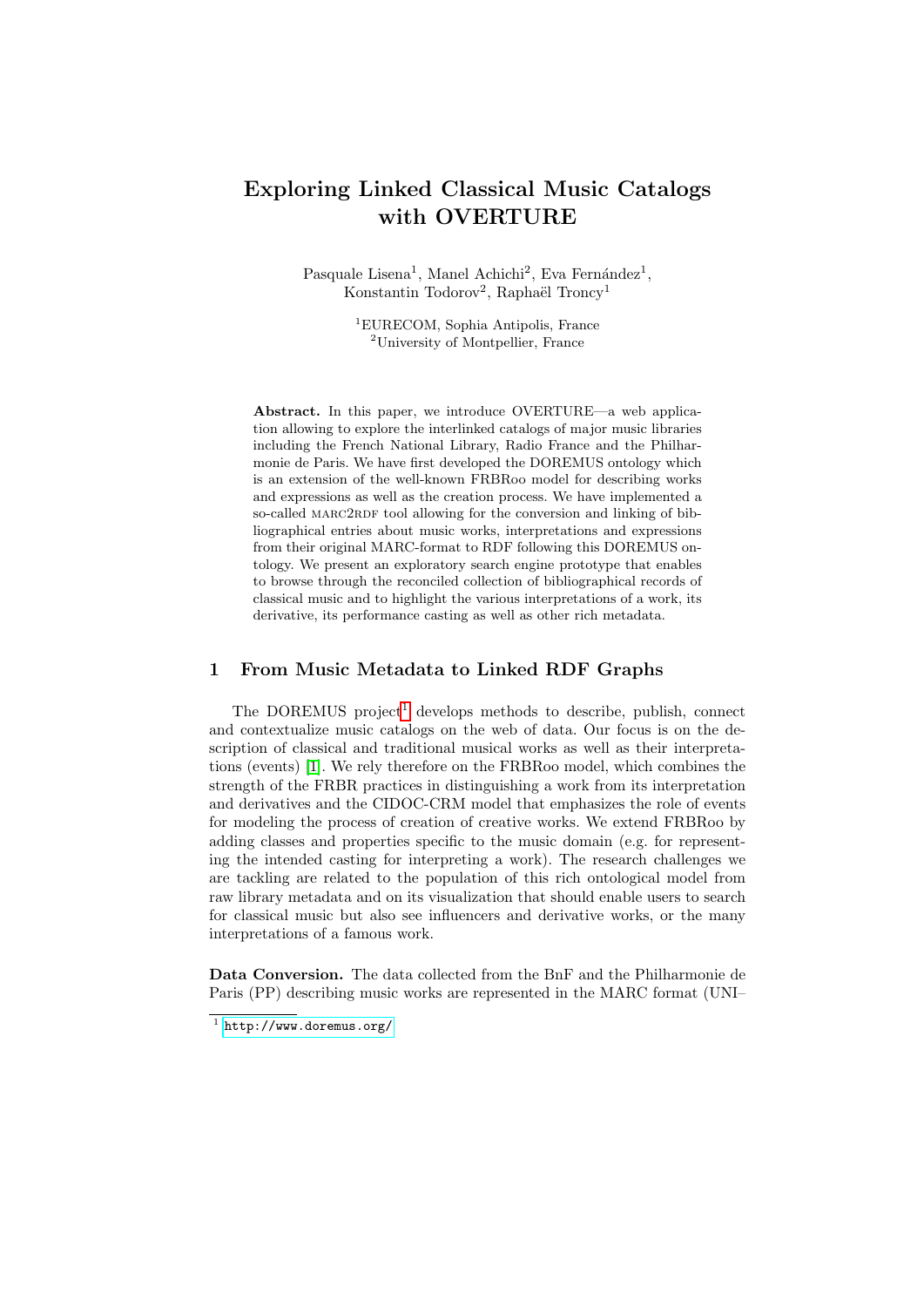#### 2 Lisena et al.

and INTERMARC variants). A MARC file is a succession of fields, each carrying a 3-digit label, and subfields, delimited by the \$ symbol (Fig. [1\)](#page-1-0). The semantics of these fields and subfields is described in documents issued by The International Federation of Library Associations and Institutions  $(IFLA)^2$  $(IFLA)^2$ . Note that a subfield tag can change its meaning depending on the field, under which it is found. In our example (Fig. [1\)](#page-1-0), the \$a tag under the field 500 stands for the musical genre (sonata), whereas the same tag under the field 700 stands for the composer name (Beethoven). We have developed an open source prototype that allows for the automatic conversion of UNI- or INTERMARC biblio-graphic records to RDF<sup>[3](#page-1-2)</sup>, implementing the DOREMUS model [\[2\]](#page-3-1). The conversion process relies on explicit expert-defined transfer rules (or mappings) that indicate where in the MARC file to look for what kind of information, providing the corresponding property path in the model as well as useful examples that illustrate each transfer rule, as shown in Fig. [2.](#page-1-3) We have used the DORE-MUS properties to name the extracted relations (e.g.,  $mus:U12\_has\_generic^4$  $mus:U12\_has\_generic^4$  is the property describing the genre of a work). Resources are identified by URIs that use the corresponding DOREMUS class labels in their names (as for example <http://data/doremus.org/expression/UUID> identifying an instance of the FRBRoo class Expression). Often, the RDF data that we extract will contain

<span id="page-1-0"></span>

<span id="page-1-3"></span>Fig. 2. Example of mapping rules describing the timespan of the composition of a work.

string literals, such as genres (sonata) or instruments (piano). These values are

<span id="page-1-1"></span> $^2$  <http://www.ifla.org/publications/ifla-series-on-bibliographic-control-36>.

<span id="page-1-2"></span><sup>3</sup> <https://github.com/DOREMUS-ANR/marc2rdf>

<span id="page-1-4"></span><sup>4</sup> The mus prefix refers to <http://data.doremus.org/ontology/>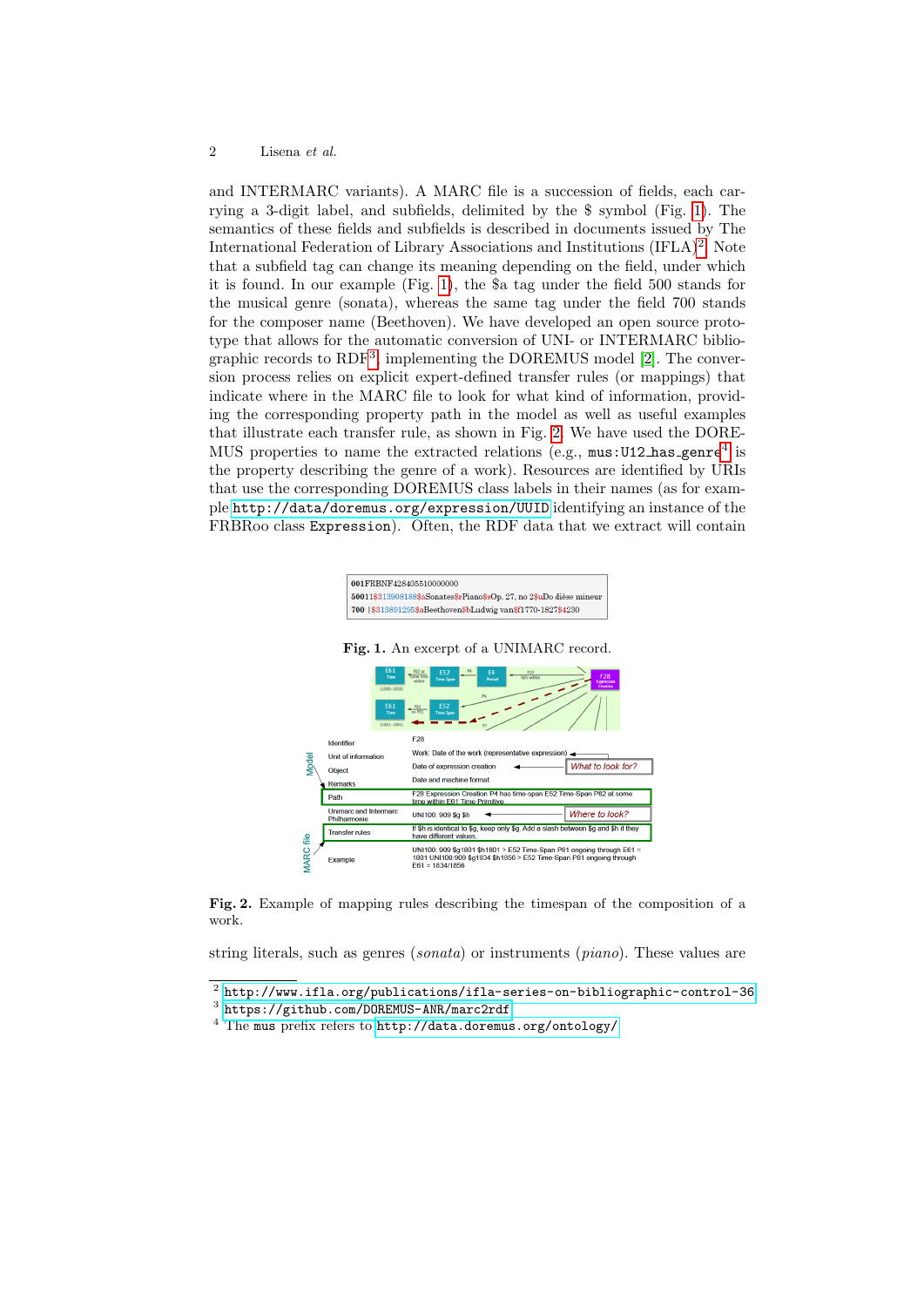controlled by specific vocabularies, such as  $MIMO<sup>5</sup>$  $MIMO<sup>5</sup>$  $MIMO<sup>5</sup>$  describing musical instruments. Therefore, our data conversion methods include an automatic mapping of string literals to URIs coming from controlled vocabularies. Inspired by the Datalift platform [\[5\]](#page-3-2), we have developed a generic string2uri component enabling to lookup strings in a SKOS controlled vocabulary and to propose best candidate match.

Among the several existing MARC to RDF conversion tools, such as the Catamandu toolkit<sup>[6](#page-2-1)</sup> or MARCMODS2RDF<sup>[7](#page-2-2)</sup>, the one that is closest in spirit to ours is Marimba<sup>[8](#page-2-3)</sup>, developed in the context of the Linked Data at the BNE (Biblioteca Nacional de España) project. Just like our converter, and in contrast to Catmandu and MARCMODS2RDF, Marimba is based on the IFLA ontologies, including FRBR, and is designed by the help of librarians. However, Marimba focuses on literature library entries, while we implement the DOREMUS model, which is better suited to describe music.

Data Heterogeneities and Linking. Due to the high data heterogeneity, link discovery in the musical field becomes a challenging task. To train and test data linking tools, we have collected benchmark data from the BnF and the PP, now part of the OAEI instance matching evaluation campagne<sup>[9](#page-2-4)</sup>. Our tests with SILK [\[3\]](#page-3-3) and LIMES [\[4\]](#page-3-4), achieving an average F-measure of around 55%, confirm that new methods, specific to the music field, need to be proposed, in order to handle specific heterogeneity types of these datasets. In particular, special attention has to be payed to multilingual descriptions of works, as well as to significant lexical differences in work titles. Descriptive heterogeneities (level of detail, number of properties) also hinder the performance of general purpose tools. Furthermore, certain properties, although mapped correctly according to the transfer rules, contain highly heterogeneous information, as for example cidoc-crm: $P3$  has note – a field of free text in the form of comments. We are currently developing a linking approach that combines expert heuristics with indexing techniques that is able to propose a solution according to the heterogeneity type manifested by the data.

### 2 OVERTURE: an Exploratory Search Engine for Music

OVERTURE (Ontology-driVen Exploration and Recommendation of mUsical REcords) is a modern web application that relies on a Node.JS server sitting in front of a Virtuoso triple store. The web application performs SPARQL queries to access the data via the Node.JS server that could be a Linked Data Fragment server. The user interface is realized with the AngularJS2 library. At the top, a

<span id="page-2-0"></span> $^5$  <http://www.mimo-international.com/vocabulary.html>

<span id="page-2-1"></span> $^6$  <http://librecat.org>

<span id="page-2-2"></span><sup>7</sup> <http://simile.mit.edu/repository/RDFizers/marcmods2rdf/>

<span id="page-2-3"></span><sup>8</sup> <http://marimba4lib.com>

<span id="page-2-4"></span> $^9$  [http://islab.di.unimi.it/content/im\\_oaei/2016/#doremus](http://islab.di.unimi.it/content/im_oaei/2016/#doremus)